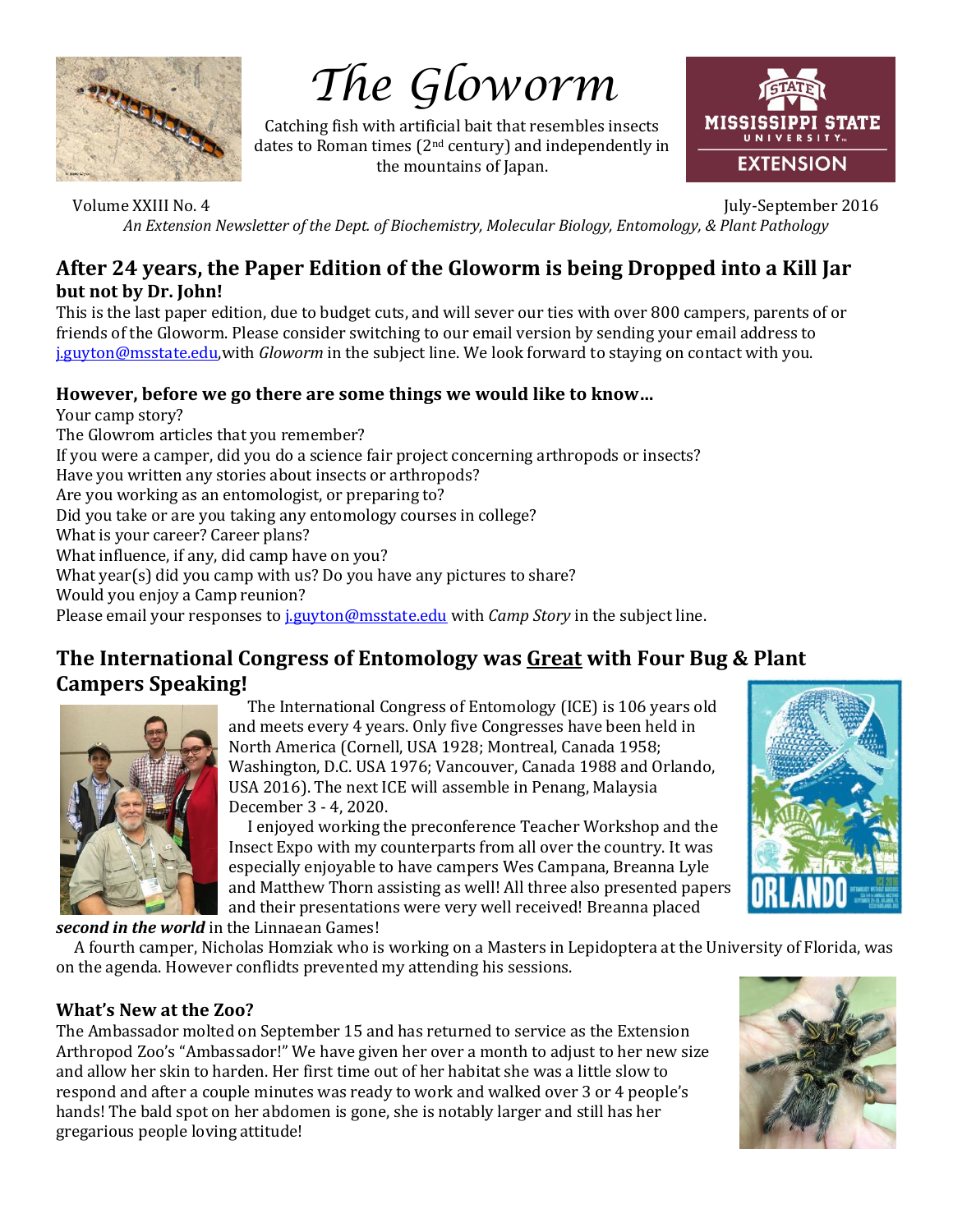# **Mexican Jumping Beans**

 We brought a few jumping beans home from ICE. Be sure to ask to see them if you stop by the zoo over the next couple months.

 The seeds of deciduous desert shrubs (*Sebastiana pavoniana*) host the moth's larvae (*Laspeyresia saltitans*). And jumping "beans" is a little misnomer, they are actually seeds. It is like: "all bugs are insects but not all insects are bugs (true bugs or Hemiptera)." Beans are a kind of seed or legumes: peas, legumes, lentils, hyacinth, soybeans or coral beans). Oh, and like coffee beans are a fruit!

Jumping Beans life cycle starts in the spring when the female moth lays an egg on a

flower's ovaries. When the egg hatches the larva burrows into the capsule and begins feeding on the seeds developing inside. Only seeds without larvae will mature.

 The tan to brown "beans" jump in response to heat, probably in an effort to reach shade and possibly to hide from predators. During the winter they pupate and remain motionless. By spring the adult moth is ready to emerge and begin the cycle again.

 The moth larvae can hop for relatively long distances because of the convex shape of their capsules (see photo).

 An ancient game involves placing competitors' beans in the center of a circle on a piece of paper and watching to see which wins the race across the circle.

# **Brady is Rearing Stag Beetles**

 Brady Dunaway, a MSU Extension Arthropod Zoo Keeper, collected and has been rearing several stag beetle larvae in the zoo, and they are beginning to emerge.

 Female beetles lay fertilized eggs in rotting trees or stumps where the grubs hatch and mature. Check rotting logs along streams or rivers. The larvae may take as long as 4 years before pupating after which they will emerge as adults at the beginning of the next flight season. At this point most of their life is behind them and they will only live for several months as adults.

Note: I have not seen many stag beetles in campers collections in recent years and we have been collecting in suitable habitats. It seems unlikely but it has been mentioned that their grubs' lengthly development time, that can span several years, may be interrupted by the removal of dead timber.

# **We Have Ticks (seed ticks – the larval stage of a tick)!**

 Thanks to Santos Portugal and Dr. Daniel Fleming we have a pint jar full of Lone Star Seed Ticks (*Amblyomma americanum*) in the Extension Arthropod Zoo. The white dot or "star" in the center of the female's back (not pictured) easily distinguishes her from other ticks.

 The star is part of her shield. These are aggressive ticks and known to travel great distances in search of a host. The Center for Disease Control and Prevention list the

following diseases associated with this tick: Monocytic Ehrlichiosis, Tularemia and possibly **Lyme Disease** and **Rocky Mountain Spotted Fever**.

 The photo shows at least a couple thousand seed ticks on a piece of paper towel. The Extension Zoo demonstration is to clasp a hand on the jar over the location of a large group of ticks for a minute or so warming the ticks (through the glass jar) to show their resulting fast and extensive movement! At this point the audience often wants to know if it is safe go outside and are ready to learn prevention measures! This many seed ticks alarms many entomologists who have stopped by and made suggestions for their disposal or accidental release! If we have a similar collection of seed ticks next season we will add the means to safely inject carbon dioxide into the jar to demonstrate its function in activating ticks.

 The trouble with ticks is too complex for a newsletter article, so we just touched on the complexity and suggest you make a more complete internet search.

 $\mapsto \frac{1}{4}$  inch Photo by J. Guyton







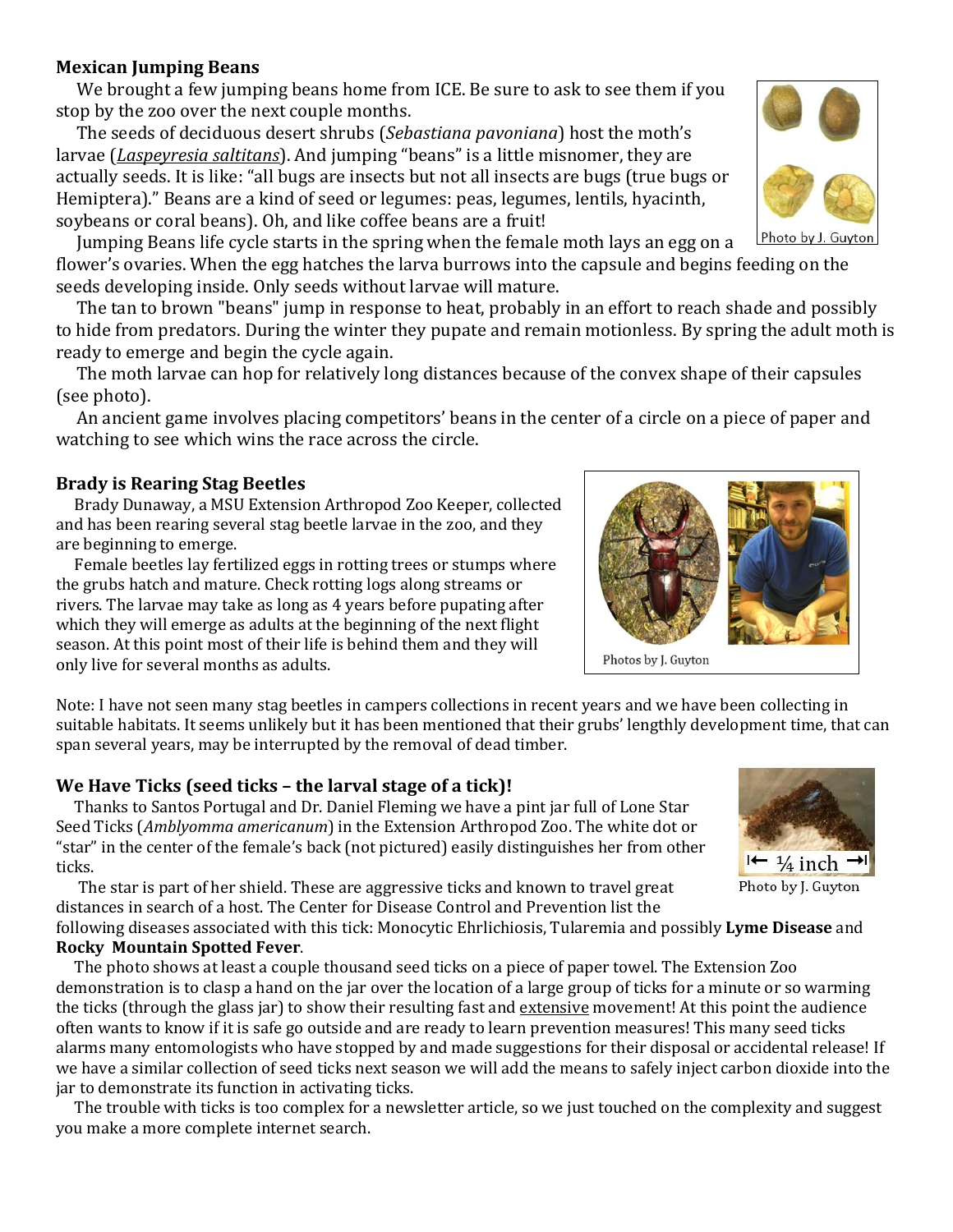**Prevention** – This may be the most difficult task. Ticks are small, not easy to see and found almost everywhere! They predominantly live in grass, wooded or bushy areas laying hundreds of eggs and that is a good place to start. Pets love to romp through high grass and some seem to be tick magnets! Long pants tucked into tall boots and duct taped is a good start. The final tape wrap should be made sticky side out to collect ticks climbing the outside of the boots and your pants. Treat your boots and pants with a Permethrin tick repellant. You can do this treatment ahead of time and allow to dry and add a last spraying before entering the field or woods. Fipronil, Permethrin and Pyrethrins (5%) are common active ingredients for tick control on dogs or cats. Walk in the center of trails avoiding contact with shrubs or grass. I prefer DEET and 20-30% will work on skin or clothing. Follow label directions!

**Tick Removal** – Most ticks do not carry disease and their bites do not cause serious harm. However, their immediate removal is very important. After a collecting trip through the grass inspect your net and do a body search. Seed ticks are very hard to see. If you are itching, head for the shower. You may as well shower your clothes (not on your body) and net as well. Hot water will kill them. It is best to shower before they bite. Inspect yourself carefully including your back, underarms, in and around your ears, inside belly button, between legs, behind your knees, around your waist, and in your hair. Carefully inspect your dogs, daypacks and collecting equipment. Alcohol wipes work on crawling ticks. Ten minutes tumbling dry clothes in a hot dryer will kill ticks.

 People working where they know ticks are a problem often take tape and apply if over areas where they find ticks and remove them with the tape. Alternately you can wipe them off with alcohol wipes.

 If they are already bitting their removal is important. If you live in tick infested areas you should invest in a tick remover or key. I keep one with me during tick season. Different models are available and they cost less than \$5. The Center for Disease Control Tick Removal Guidelines follow:

- 1. Use fine-tipped tweezers to grasp the tick as close to the skin's surface as possible.
- 2. Pull upward with steady, even pressure. Don't twist or jerk the tick; this can cause the mouth-parts to break off and remain in the skin. If this happens, remove the mouth-parts with tweezers. Wipe the area with alcohol and resist handling the ticks with bare hands.
- 3. After removing the tick, thoroughly wash the bite area and your hands with warm soapy water, or rubbing alcohol.
- 4. Dispose of a live tick by submersing it in alcohol, placing it in a sealed bag/container, wrapping it tightly in tape, or flushing it down the toilet. Never crush a tick with your fingers.

**Itch Relief** – A cold compress is a good place to start and this often relieves the itching and prevents or reduces swelling. Analgesics help with pain, fever and the itchiness. Cortisone cream is also useful in reducing the inflammation and even the redness. The next level of treatment is the use of antihistamines (non-sedating) and these should be continued until the itchiness and swelling are gone. For broken skin or blisters use an antibacterial ointment.

### **Bug Club Activities,** *A Special Urgent Note to Extension Agents*

 I hope to provide 4-H Volunteers with training on mosquito abatement as a 4-H Club initiative this coming February. These would be year round clubs working to make our communities safer. This has great potential to popularize 4-H and provide youth with the opportunity to make significant contributions to the health of people in their communities.

 Mosquito abatement will be an important spring through fall activity, however I will continue developing and providing enough activities to last throughout the year.

#### **Mosquitoes, the Most Incidious Disease Vector in Humans' History**

#### **A Call to Revisit and Reinvent Mississippi's Corn Clubs to Address a Health Need – Bug Clubs**

 Mosquitoes are the most deadly animals on earth. The vector-borne diseases transmitted by mosquitoes cause more deaths each year than humans do in crimes and wars combined.

 With the emergence of the Zika virus and the declaration of a new *global health emergency* by the World Health Organization there needs to be a concerted response where mosquitoes breed and live. As an Extension entomologist it is important that every Extension agent understand that carriers of zika virus *Aedes albopictus* are in Mississippi. *Aedes aegypti* have been here, are all around Mississippi, and they are in all probability coming back, if not already here and not yet trapped!

 In the spirit of Corn Club Smith, founder of corn clubs - the forerunner of 4-H Clubs, it is time to revisit the usefulness of the progressive education movement's most famous offspring, 4-H Clubs. Smith, superintendent of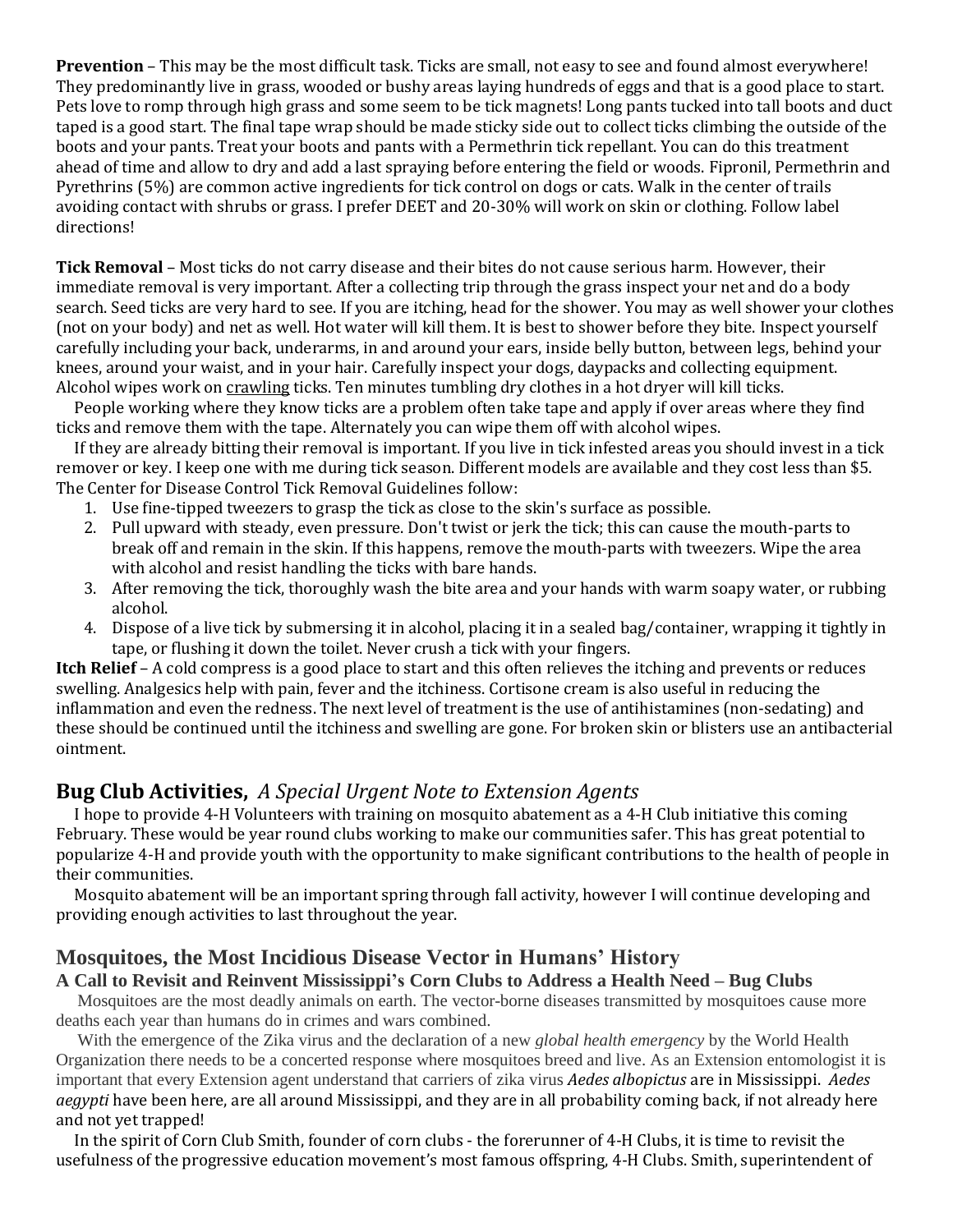schools in Holmes County Mississippi during the late 1800s, saw a need to diversify the crops being planted by Mississippi's farmers and realized the potential of training youth in improved agricultural practices. As Corn Club members began experimenting and later became farmers they were more scientific in their practices. Our schools are in trouble and seem to have lost their compass. The [criticality](https://www.google.com/url?sa=t&rct=j&q=&esrc=s&source=web&cd=1&cad=rja&uact=8&ved=0ahUKEwiMtcnT67LQAhUBuI8KHf4ACg4QygQIIzAA&url=https%3A%2F%2Fen.wikipedia.org%2Fwiki%2FCritical_mass%23Criticality_in_nuclear_weapon_design&usg=AFQjCNFwS37MZ3-G1yjGvQ2ri5-4YMszxg&sig2=DYezHF6B7O3Nn1ktoVtDjA&bvm=bv.139250283,d.c2I) of mosquito vectored viruses has the potential to provide youth with an important mission that will give them and 4-H high visiblility. Opportunities are plentiful and range from science fair projects and interdisciplinary instruction opportunities to reinventing a progressive, proactive 4-H Bug Club.

# **The Zika Virus has Arrived**

 Thus far most 3,951 travel related, 139 locally acquired, 33 sexually transmitted zika cases and 1 lab related have been reported in the US. Travel-related cases of Zika virus infection have been confirmed in Mississippi but no locally-transmitted cases have been reported. It is not a matter of **if** zika arrives in our communities, it is **when**. A CBS Newswire Zika expert was credited with saying "DEET should be Miami's new perfume." This is serious and and it is an opportunity for 4-H Clubs to become involved in an important service project that will earn them much credit and contribute to a more healthy community.

 The Mississippi State Health Department reported 38 cases and one death in 2015. As of October 2016, 23 cases have been reported in Mississippi.

 The the yellow fever mosquito *Aedes aegypti* and the Asian tiger mosquito *Aedes albopictus* are carriers of Zika virus. The Asian tiger mosquito is common in Mississippi and the yellow fever mosquito is in Florida and Louisiana. What do you want to bet the yellow fever mosquito is hiding among the 60 species of mosquitoes found in Mississippi and has not been found, yet? Thankfully not all mosquitoes carry diseases.

 Yellow fever found its way to Mississippi before. I remember my grandparents' stories of the 1878 yellow fever epidemic in Noxubee County, MS. The mortality rate for the state was 25.7%. Reconstruction following the war between the states was nearing an end, political turmoil at an all time high, refugees clogged the roads and trains fleeing contaminated areas, commerce came to a halt, quarantine lines were established around towns, entire

families died, towns died, everyone suffered. Mississippi was not alone and adjacent states experienced similar conditions. Yellow fever was transmitted from person to person by the *Aedes aegypti* mosquito.

 *Aedes aegypti* has not been detected in Mississippi since the early 1990s and MS State Health Department officials are currently conducting surveillance for *Aedes* mosquito populations in every county in the state.

Source: Goddard, Journal MSMA Vol 57, No 6, 2016.

#### **Mosquito ID**

Both the yellow fever and tiger mosquitoes have (1) white bands on their tarsi, banded abdomen and short palps with white tips.

The differences include:

The yellow fever mosquito is a small dark brown to black mosquito with silver-white markings including silver white lyre shaded lines on the sides of their thorax.

The Asian tiger mosquito is very similar in appearance to the yellow fever mosquito. It is dark brown to black with silver-white markings that include a silver stripe down the center of their thorax.

(Picture and descriptions from The Mosquito Book Exploring the World of Mosquitoes by Ed Boles; Edited and Updated by P. Guyton, J. Guyton, & W. Varnado)

# **The Mosquito-borne West Nile Virus is More Deadly Than was Thought**

A new study by Randy Dotinga suggests that West Nile virus might often kill people months or years after infection. Until a vaccine is funded and developed prevention is the rule. The only way to prevent infection is to prevent mosquito bites. The only way to reduce bites is to reduce the mosquito breeding sites. 4-H Bug Clubs can be a major player in this arena!

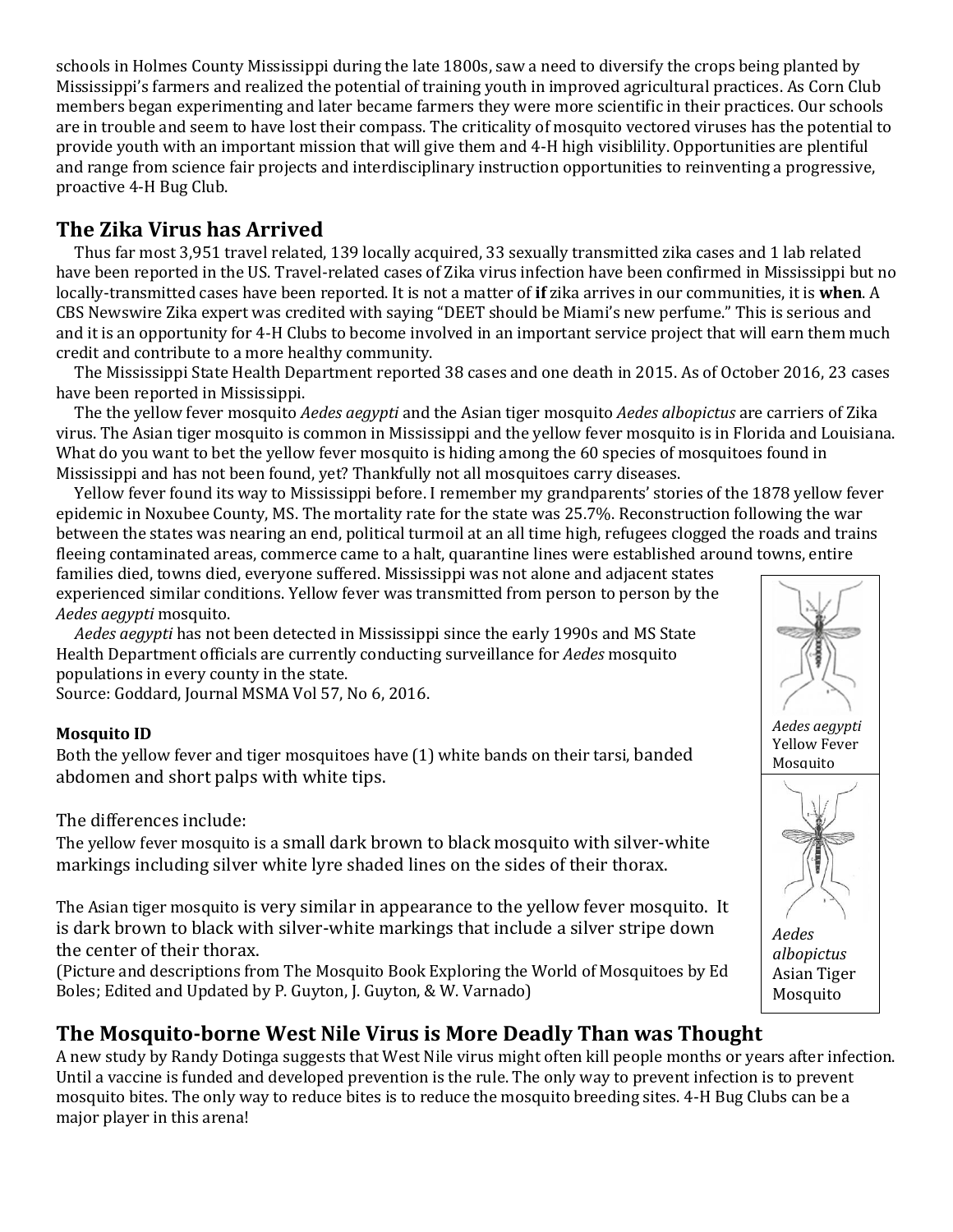# **Effective Mosquito Management Starts with an IPM Approach**

 This is the title of the Entomology Society of America's Policy Document for mosquito management. **I**ntegrated **P**est **M**anagement is where Bug Clubs can attract a huge amount of local attention and make their communities heathier. "All public health agencies must adopt IPM principles for pest and disease control, including the important step of informing and engaging all stakeholders."

 "IPM for mosquitoes involves identification of mosquito species and surveillance of their populations at all life stages. When populations of mosquitoes (immatures, adults, and especially pathogen-infected females which feed on blood) reach action levels, public health officials take steps to lower those populations using a variety of tactics that may include draining standing water to reduce populations of immature mosquitoes, releasing fish that eat immature mosquitoes, and treating immature and adult mosquitoes with pesticides. When mosquito populations need to be managed, professionals should use science-based IPM tactics that are effective, minimize harm to the public and the environment (including insect pollinators), and are sustainable. These tactics also extend to minimizing harm to honey bees and other pollinators. Although insect pollinators may be sensitive to some of the products used for mosquito control, their risk can be effectively managed by applying them in ways that maximize exposures to mosquitoes and minimize exposures to pollinators."

 Bug Club members can learn to identify mosquitoes and their breeding sites. Many neighborhood breeding sites can easily be eliminated by 4-H Club members and you can likely get city and county maintenance to eliminate others. **4-H Can Make a Difference!**

#### Reference: http://www.entsoc.org/sites/default/files/files/EntSocAmerica Mosquito-Management-[Recommendations.pdf](http://www.entsoc.org/sites/default/files/files/EntSocAmerica_Mosquito-Management-Recommendations.pdf)

# **A Surprise in Guyton's Insect-Pitcher Plant Interaction Tie**

 ICE seemed the perfect occasion to wear one of my insect-plant interaction ties. The MSU Crosby Arboretum provided the pitcher plant (*Sarracenia*) and I collected local carpenter ants. It was immediately apparent the tie was quickly making a large meal of the ants. Thankfully, Dr. Rebecca Baldwin's, (Bug and Plant Camp, 2015 and faculty member at the University of Florida) student, who has a carpenter ant farm, came to my rescue. I put some of his ants on display at ICE and fed the seemingly ravenous plants in my tie the others.

 And then came a pleasing surprise, a pitcher plant caterpillar (*Exyra*) made an unexpected appearance chewing its way through the side of a pitcher! So, twice the excitement for ICE: a carnivorous plant at work dining on ants and a moth that easily

negotiate the slippery interior walls of the pitcher plant dining on its leaves and calling it home! These moths mate in the pitcher plants with the male and female positioned heads-up. Caterpillars that emerge from tiny white eggs laid inside and just below the top will sometimes girdle the leaf, or pitcher, causing the top to collapse thus protecting them during development. Before pupating they often chew a drainage hole to prevent flooding. An auspicious tie for an auspicious occasion, ICE!

#### **Registration is open for Bug and Plant Camp - June 11-15, 2017**

 Camp typically fills fast so please don't hesitate to register. Forms will soon be on our website or you can email Dr. Guyton a[t j.guyton@msstate.edu](mailto:j.guyton@msstate.edu) or Peggy at [bugcampmama@gmail.com](mailto:bugcampmama@gmail.com) and they will forward the requisite forms.

 Following registration we will send you a PDF of the Mississippi 4-H Entomology Manual and the Mosquito Book. We will be having a Linnaean Games competition during camp and questions will come from these books and programs during camp.

We are already working on the agenda! If you are a repeat camper and hope we will not eliminate your favorite activity or have a suggestion for something we haven't done, email us and let us know.

# **Camper Sophia Relates her Camp Experiences on BioQuip's Website**

 Every year at the Entomological Society of America's annual meeting I enjoy a conversation with one of BioQuip's owners, Louise Fall. This year she saw me coming before I saw her and she rushed to greet me asking if I had seen their website. On BioQuip's front page is a picture of Sophia DiPiazza, a camper from last summer that, when clicked, will take you to an article, by Sophia, about her entomology camp experiences last summer. Louise

Photo by J. Guyton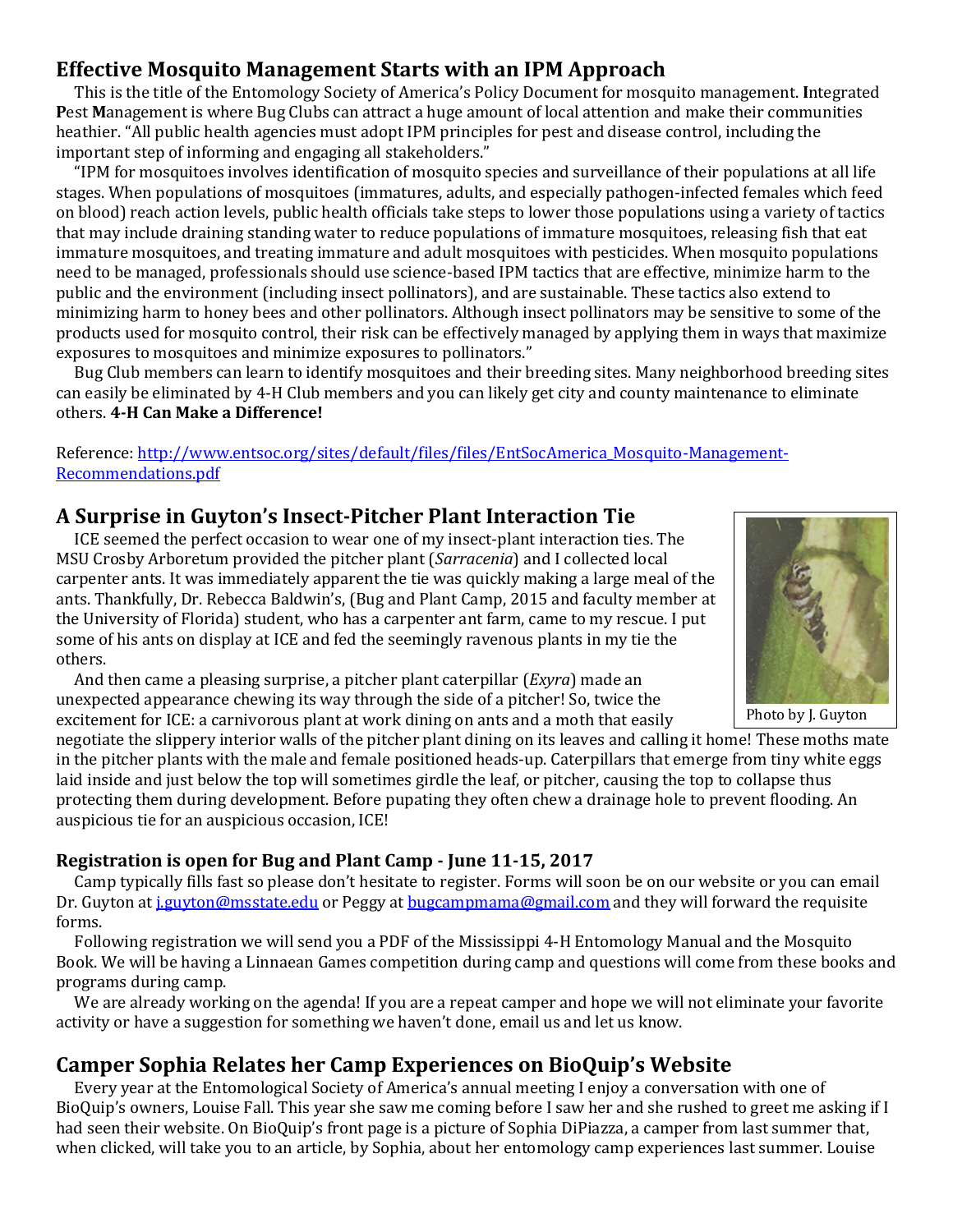has been a supporter of our camp for years, but providing a scholarship for Sophia was unique. BioQuip was so impressed with the 5 county 4-H Entomology Field Day Sophia designed and conducted they gave her a scholarship. Sophia earned the Emerald Star award in 4-H for the event. BioQuip supplies nets, aspirators, and other equipment to the entomology community, including us, so Sophia's article on their site is wonderful exposure. We found Sophia as exciting as Louise did and we enjoyed sharing stories about our young entomologist during ICE. Check it out her story at: [https://www.bioquip.com/.](https://www.bioquip.com/)

Ode to Tom Turpin & John Guyton

### **Colorful Characters in Hats**

John with his tie and Tom with his hat, Had just discussed the crickets Tom spat; The carnivorous tie and ants at John's neck, And flying crickets, what the heck? Tom's signature bowtie and John's IPM hat, Can only mean its bug time, and that is that!

# **That Leaf is Not Just Blowing in the Wind, and Neither were the Pebbles!**

 Dr. Daniel Flemming provided the evening entertainment at BugFest on Thursday night. When he reported a pebble suspended from a piece of silk above a trail we grabbed our flashlights and headed out to have a look. And sure enough there was a white pebble about eye height suspended from a single silk thread disappearing into the tree above.

 Before the excitement of BugFest each morning Peggy and I grab cups of coffee and enjoy a relaxing walk around the arboretum. But the morning's walk this year had a theme, Peggy and I wanted to see that pebble in the light. Unfortunately it was gone, but now our senses were primed and we were delighted to find a set of pine needles suspended from a silk thread beside the

trail. We followed it aloft and saw an orb weaver and its web! On closer inspection we noticed it was anchored on two sides in the branches of a tree with the third pulled taunt by the dangling pine needles! Along the trail we also saw the suspended leaf in the image and a couple more and a couple more suspended pebbles! We realized we had seen leaves "caught" and suspended before but never paused long enough to understand what we were seeing!

 What engineers. Obviously the spider needing a third anchor point, descended to the ground paying out silk as it descended, attached it to a pebble, reclimbed the silk thread and then pulled the pebble off the ground and attached the silk to the web suspending the counter weight. The weight of the pebble pulled on the bottom of the orb keeping it fully expanded!

 During visitor orientation we suggested they watch for leaves blowing in the wind describing what they would be witnessing. And many stopped by before leaving and excitedly reported seeing this marvel of nature during MSU's BugFest at the MSU Crosby Arboretum.

# *Malaria, the Most Insidious Vector Borne Infectious Disease since the Dawn of History*

**Part 1 by Dr. John Guyton** (A two part article, see the conclusion in the next Gloworm) The history of malaria and the search for the fever-bark tree in Margaret Kreig's book *Green Medicine* bears retelling. Much of what follows paraphrases her description with updates from a National Geographic article *Bedlam in the Blood, Malaria* (July 2007), A History of Entomology in Mississippi and my notes and anecdotes. I deeply appreciated Dr. Jerome Goddard's review and comments. And, now malaria….

 Sir Ronald Ross, who determined malaria was carried by mosquitoes in 1897, wrote "Malarial fever is important not only because of the misery it inflicts upon mankind, but also because of the serious opposition it has always given to the march of civilization... … no wild deserts, no savage races, no geographical difficulties have proved so inimical to civilization as this disease." Malaria remains one of the major causes of morbidity and mortality primarily affecting third-world countries. We will get to Ross again as we explore the interesting history of malaria.

 During the "eradication era", fifty some odd years ago, malaria was eliminated or suppressed in many parts of the world by oiling standing water, draining swamps and the use of DDT, including spraying the inside walls of houses and nets that were hung over beds. However, malaria is rebounding in many areas in-part because of antimalarial drug resistance. Many state health departments and the Center for Disease Control are worried that as



Leaf from movie by J. Guyton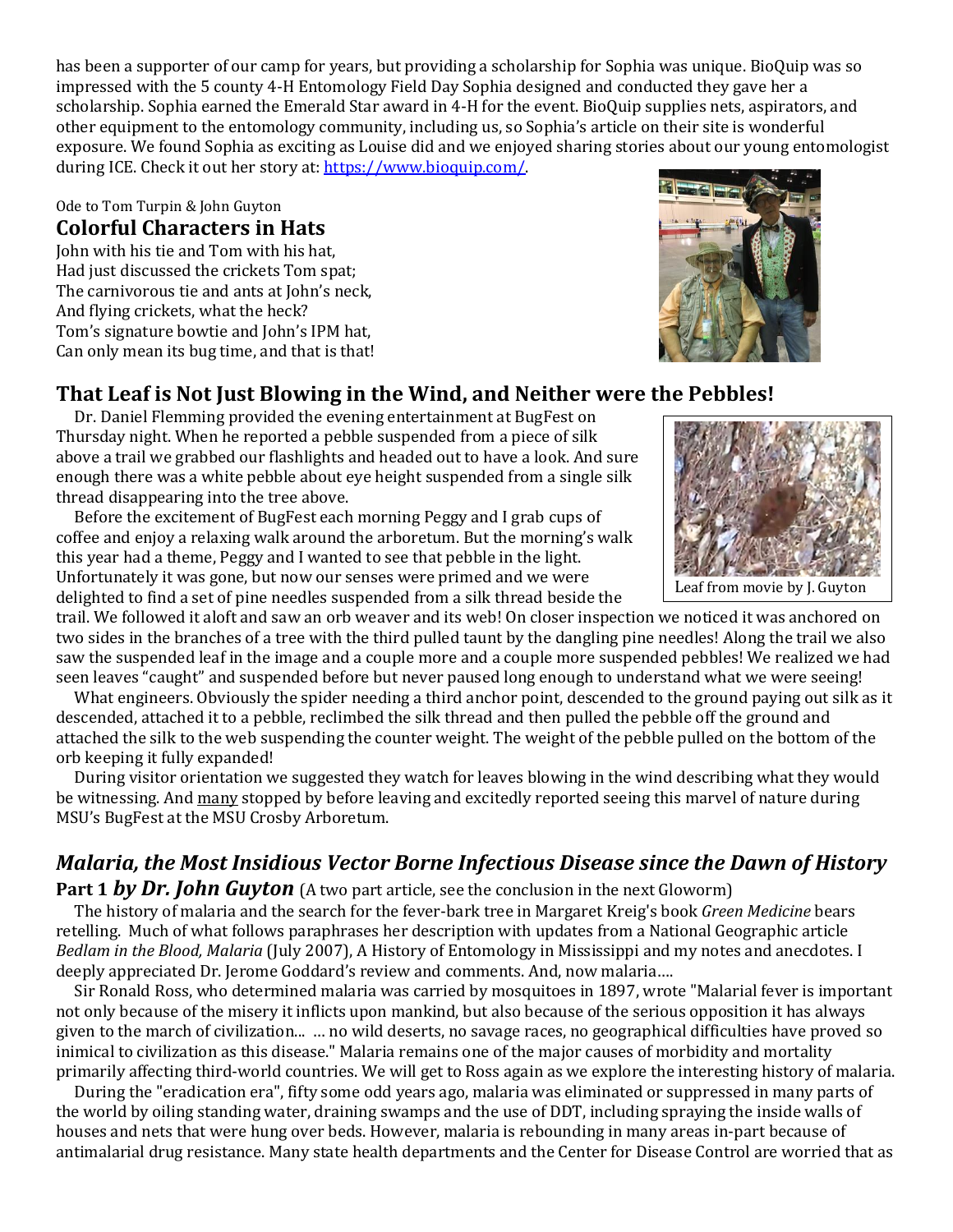global warming progresses malaria will follow tropical climes to higher latitudes. Best estimates suggest there are 300-500 million cases and 1-3 million deaths per year. Over 90% of the cases are in sub-Saharan Africa where almost all deaths are among African children under 5 years of age. Increasing worldwide travel makes its spread a potential global epidemic for over 2 billion people, or 40% of the world's population, in about 100 countries. Compounding this threat is mosquitoes increasing resistance to insecticides and antimalarial drugs.

 Malaria comes in the night when a female mosquito in need of a protein rich hemoglobin, or blood, meal to nourish her eggs tracks down her victims by following their carbon dioxide trail. Her antenna is capable of detecting miniscule amounts and guiding her toward greater concentrations. To prevent the blood from clotting and clogging her, harder than calcite sclerotin proboscis, that is intricately molded in soft protein, she spits an oily saliva to lubricates the bite area. And this is where and when the infection takes place. In her saliva are the minute single-cell, worm-like parasites, or plasmodia. There can be 50,000 of them in a drop the size of the period (.). Within minutes they exit the circulatory system and bury into the liver where they can remain undetected for a week or two…

 The first stage of malaria consists of muscle soreness, backache followed by chills and uncontrollable shaking, the next stage involves high fever, severe agonizing headaches, vomiting and in the final stage the infected person's temperature drops and they sweat profusely experiencing a burning delirium. Infected people may also experience anemia, weakness and a swelling of the spleen. Even after the fever breaks seizures relentlessly return repeatedly, on the infecting parasite's schedule.

 Correct identification and understanding of the disease was not possible until after 1880 when a young French doctor, Dr. Alphonse Laveran, found *Plasmodium malariae* in the blood of dying Algerian troops. Finally the disease had a name and a cause, but the prevention and cure remained elusive.

 Some evolutionary biologists believe the single-cell malaria was an early organism in the scale of evolution and easily adapted to reptiles, birds and monkeys, that still experience forms of malaria similar to the human variety. In our early history it must have been a dreaded curse striking down the strongest and youngest without any apparent wound or cause, often wiping out entire settlements near stagnant ponds while sparing those on hill tops.

 Cave paintings and fossil skulls show skulls were opened in trephining operations, the first surgical practice, as early as the Neolithic period, possibly to let the headache demons escape. The standard medical treatment became bloodletting and it persisted well into the 19th century. Malaria must have baffled early medicine men, who would have to wait centuries for the discovery of the fever tree. All that was available for the pain wracked sufferers was to lie on the cool ground or in cold streams praying for relief from what the Bible calls "the burning ague that shall consume the eyes" (Leviticus 26:16). Chinese Emperor Shên Nung, around 2700 BC, prescribed a hydrangea, Ch'ang Shan, is his *Book of Herbs*, that when tested by western scientists in the 1940's was found to have antimalarial properties. Other herbal remedies included: the febrifuge feverfew we now call bachelors button (*Chrysanthemum parthenium*), ague grass (*Aletris farinosa*) and argueweed or common boneset (*Eupatorium perfoliatum*). And there were more exotic treatments such as "Three drops of blood from the ear of a cat in wine. Must be administered by a lady of high birth." In hindsight, these herbal remedies do not sound so bad when you consider that since the medical treatment for the malaria parasites that destroy the iron containing hemoglobin in red blood cells causing anemia and prostration, was bleeding and purging that contributed to the patients' demise.

Blind faith in Galen, a Greek physician who practiced in Rome around 164 AD and produced about 500 books incorporating Hippocrates' and earlier ideas concerning the need to balance the four humors: blood, phlegm, black bile and yellow bile, successfully stifled the scientific investigation of the real cause of diseases for about 1,500 years! During this time the poor country folk were better served by wives using herbal remedies! This blind faith is made more unfortunate because about 50 years after Galen the Roman scholar Marcus Terrentius Varro wrote, "Marshes produce small creatures invisible to the eye which fill the air, enter the nose and mouth and cause loathsome diseases." Then during the time of Nero, "the agriculturalist Collumella warned that marshes 'breed animalcules armed with stings which fly upon us in exceedingly thick swarms and from which are contacted diseases, the causes of which even physicians are unable to understand." Blind faith prevailed and observation science was ignored, putting progress on the mosquito born disease into limbo.

 The early Romans instituted a system of swamp drainage in a belief that poisonous vapors arose from stagnant water, known as the miasma theory. The Encyclopedia Britannica of the day stated, "Attempts have been made without success, to separate malarious poison from the gases generated by swamps…" A dictionary dating to 1890 described malaria as derived from *mala aria*, meaning bad air; specifically, the disease produced by air impregnated with poisons causing intermittent fever," A Kentucky physician suggested it was caused by decomposing vegetation under and around dwellings. Night air was thought to be hazardous so families were